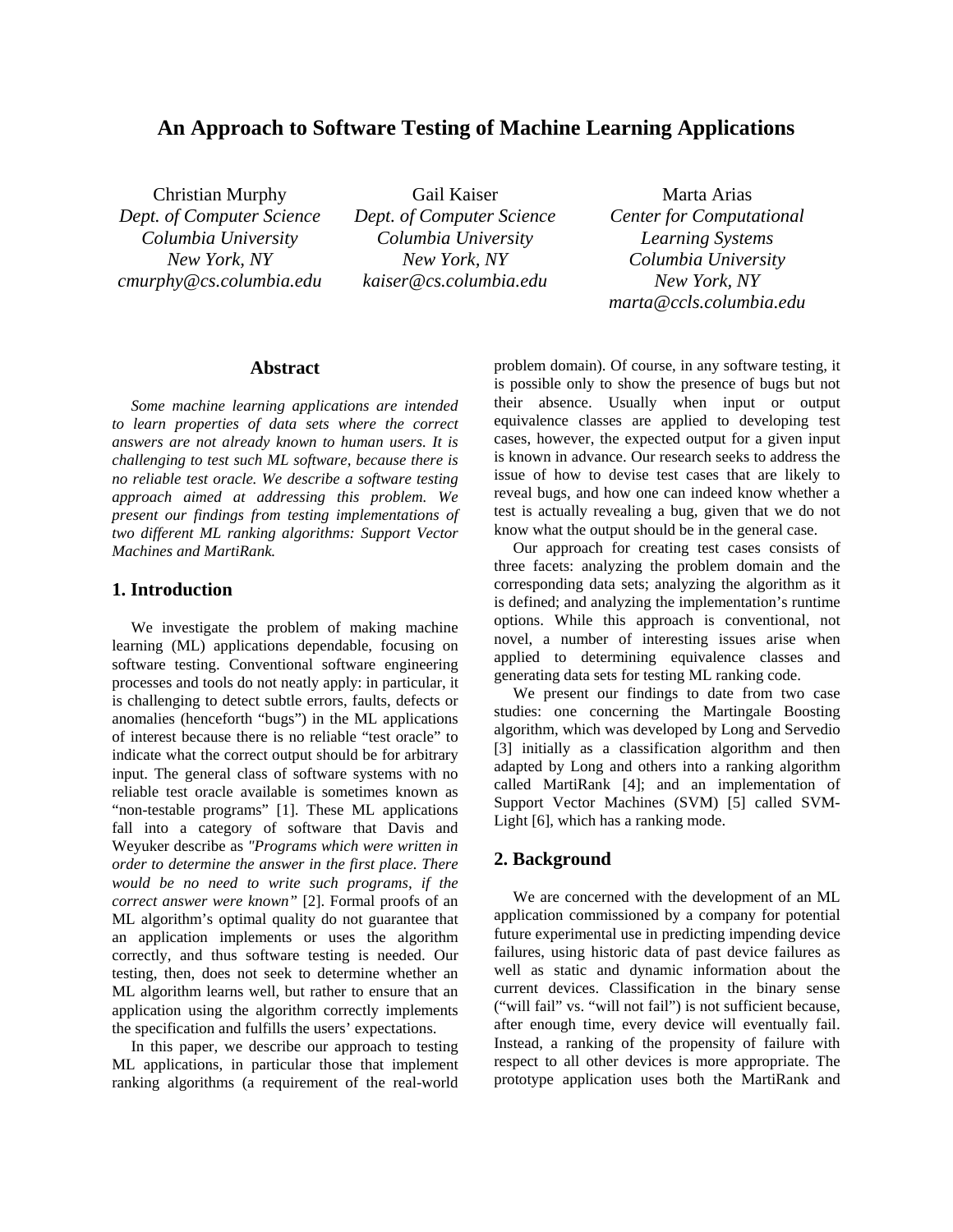SVM algorithms to produce rankings; the dependability of the implementations has real-world implications, rather than just academic interest. We do not discuss the full application further in this paper, see [4] for details.

# **2.1. Machine learning fundamentals**

In general, there are two phases to supervised machine learning. The first phase (called the *learning* phase) analyzes a set of *training* data, which consists of a number of *examples*, each of which has a number of *attribute* values and one *label*. The result of this analysis is a *model* that attempts to make generalizations about how the attributes relate to the label. In the second phase, the model is applied to another, previously-unseen data set (the *testing* data) where the labels are unknown. In a *classification* algorithm, the system attempts to predict the label of each individual example; in a *ranking* algorithm, the output of this phase is a ranking such that, when the labels become known, it is intended that the highest valued labels are at or near the top of the ranking, with the lowest valued labels at or near the bottom.

One complication in this effort arose due to conflicting technical nomenclature: "testing", "regression", "validation", "model" and other relevant terms have very different meanings to machine learning experts than they do to software engineers. Here we employ the terms "testing" and "regression testing" as appropriate for a software engineering audience, but we adopt the machine learning sense of "model" (i.e., the rules generated during training on a set of examples) and "validation" (measuring the accuracy achieved when using the model to rank the training data set with labels removed, rather than a new data set).

# **2.2. SVM and MartiRank**

SVM [5] belongs to the "linear classifier" family of ML algorithms that attempt to find a (linear) hyperplane that separates examples from different classes. In the learning phase, SVM treats each example from the training data as a vector of K dimensions (since it has K attributes), and attempts to segregate the examples with a hyperplane of K-1 dimensions. The type of hyperplane is determined by the SVM's "kernel": here, we investigate the linear, polynomial, and radial basis kernels. The goal is to find the maximum margin (distance) between the "support vectors", which are the examples that lie closest to the surface of the hyperplane; the resulting hyperplane is the model. As SVM is typically used for

binary classification, ranking is done by classifying each individual example (irrespective of the others) from the testing data according to the model, and then recording its distance from the hyperplane. The examples are then ranked according to this distance.

MartiRank [4] was specifically designed as a ranking algorithm with the device failure application in mind. In the learning phase, MartiRank executes a number of "rounds". In each round the set of training data is broken into sub-lists; there are N sub-lists in the  $N<sup>th</sup>$  round, each containing  $1/N<sup>th</sup>$  of the total number of device failures. For each sub-list, MartiRank sorts that segment by each attribute, ascending and descending, and chooses the attribute that gives the best "quality". The quality of an attribute is assessed using a variant of the Area Under the Curve (AUC) [7] that is adapted to ranking rather than binary classification. The model, then, describes for each round how to split the data set and on which attribute and direction to sort each segment for that round. In the second phase, MartiRank applies the segmentation and the sorting rules from the model to the testing data set to produce the ranking (the final sorted order).

### **2.3. Related work**

Although there has been much work that applies machine learning techniques to software engineering in general and software testing in particular (e.g., [8]), there seems to be very little published work in the reverse sense: applying software testing techniques to ML software, particularly those ML applications that have no reliable test oracle. There has been much research into the creation of test suites for regression testing [9] and generation of test data sets [10, 11], but not applied to ML code. Repositories of "reusable" data sets have been collected (e.g., the UCI Machine Learning Repository [12]) for the purpose of comparing result quality, but not for the software engineering sense of testing. Orange [13] and Weka [14] are two of several frameworks that aid ML developers, but the testing functionality they provide is focused on comparing the quality of the results, not evaluating the "correctness" of the implementations.

# **3. Software Testing Approach**

### **3.1. Analyzing the problem domain**

The first part of our approach is to consider the problem domain and try to determine equivalence classes based on the properties of real-world data sets. We particularly look for traits that may not have been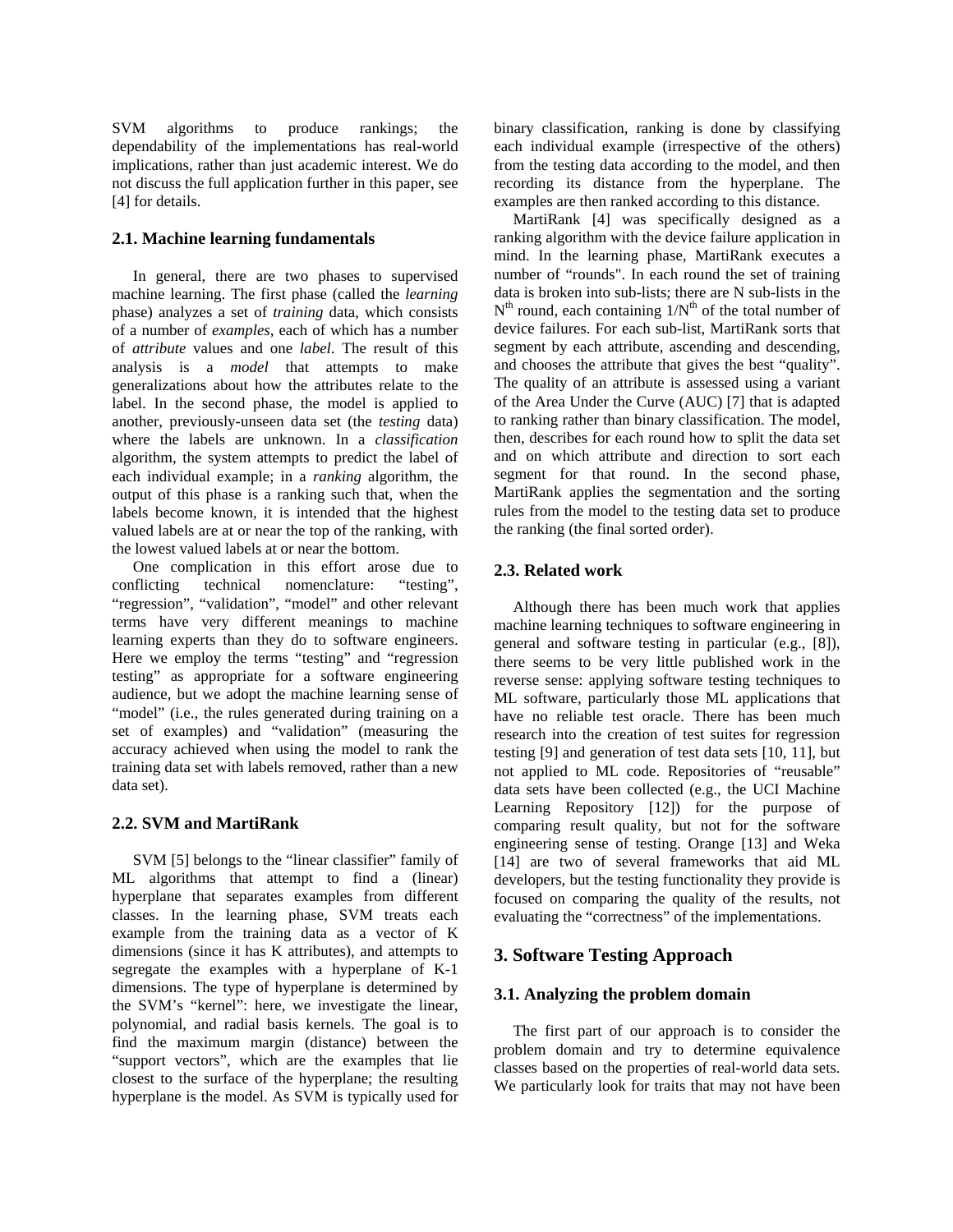considered by the algorithm designers, such as data set size, the potential ranges of attribute and label values, and what sort of precision is expected when dealing with floating point numbers.

The data sets of interest are very large, both in terms of the number of attributes (hundreds) and the number of examples (tens of thousands). The label could be any non-negative integer, although it was typically a 0 (indicating that there was no device failure) or 1 (indicating that there was), and rarely was higher than 5 (indicating five failures over a given period of time).

The attribute values were either numerical or categorical. Many non-categorical attributes had repeated values and many values were missing, raising the issues of breaking "ties" during sorting and handling unknowns. We do not discuss categorical attributes further (because we found no relevant bugs).

#### **3.2. Analyzing the algorithm as defined**

The second element to our approach to creating test cases was to look at the algorithm as it is defined (in pseudocode, for instance) and inspect it carefully for imprecisions, particularly given what we knew about the real-world data sets as well as plausible "synthetic" data sets. This would allow us to speculate on areas in which flaws might be found, so that we could create test sets to try to reveal those flaws. Here, we are looking for bugs in the specification, not so much bugs in the implementation. For instance, the algorithm may not explicitly explain how to handle missing attribute values or labels, negative attribute values or labels, etc.

Also, by inspecting the algorithm carefully, one can determine how to construct "predictable" training and testing data sets that should (if the implementation follows the algorithm correctly) yield a "perfect" ranking. This is the only area of our work in which we can say that there is a "correct" output that should be produced by the ML algorithm.

For instance, we know that SVM seeks to separate the examples into categories. In the simplest case, we could have labels of only 1s and 0s, and then construct a data set such that, for example, every example with a given attribute equal to a specific value has a label of 1, and every example with that attribute equal to any other value has a label of 0. Another approach would be to have a set or a region of attribute values mapped to a label of 1, for instance "anything with the attribute set to  $X$ ,  $Y$  or  $Z$ " or "anything with the attribute between A and B" or "anything with the attribute above M". We could also create data sets that are predictable but have noise in them to try to confuse the algorithm.

Generating predictable data sets for MartiRank is a bit more complicated because of the sorting and segmentation. We created each predictable data set by setting values in such a way that the algorithm should choose a specific attribute on which to sort for each segment for each round, and then divided the distribution of labels such that the data set will be segmented as we would expect; this should generate a model that, when applied to another data set showing the same characteristics, would yield a perfect ranking.

#### **3.3. Analyzing the runtime options**

The last part of our approach to generating test cases for ML algorithms is to look at their runtime options and see if those give any indication of how the implementation may actually manipulate the input data, and try to design data sets and tests that might reveal flaws or inconsistencies in that manipulation.

For example, the MartiRank implementation that we analyzed by default randomly permutes the order of the examples in the input data so that it would not be subject to the order in which the data happened to be constructed; it was, however, possible to turn this permutation off with a command-line option. We realized, though, that in the case where none of the attribute values are repeating, the input order should not matter at all because all sorting would necessarily be deterministic. So we created test cases that randomly permuted such a data set; regardless of the input order, we should see the same final ranking each time.

SVM-Light has numerous runtime options that deal with optimization parameters and variables used by the different kernels for generating the hyperplane(s). To date we have only performed software testing with the default options, although we did test with three of the different kernels: linear, polynomial, and radial basis.

### **4. Findings**

This section describes our findings when we applied our approach to creating and executing test cases for SVM-Light and MartiRank. We devised the following basic equivalence classes: small vs. large data sets; repeating vs. non-repeating attribute values; missing vs. non-missing attribute values; repeating vs. non-repeating labels; negative labels vs. non-negativeonly labels; predictable vs. non-predictable data sets; and combinations thereof.

To facilitate our testing, we created a set of utilities targeted at the specific ML algorithms we investigated. The utilities currently include: a data set generator;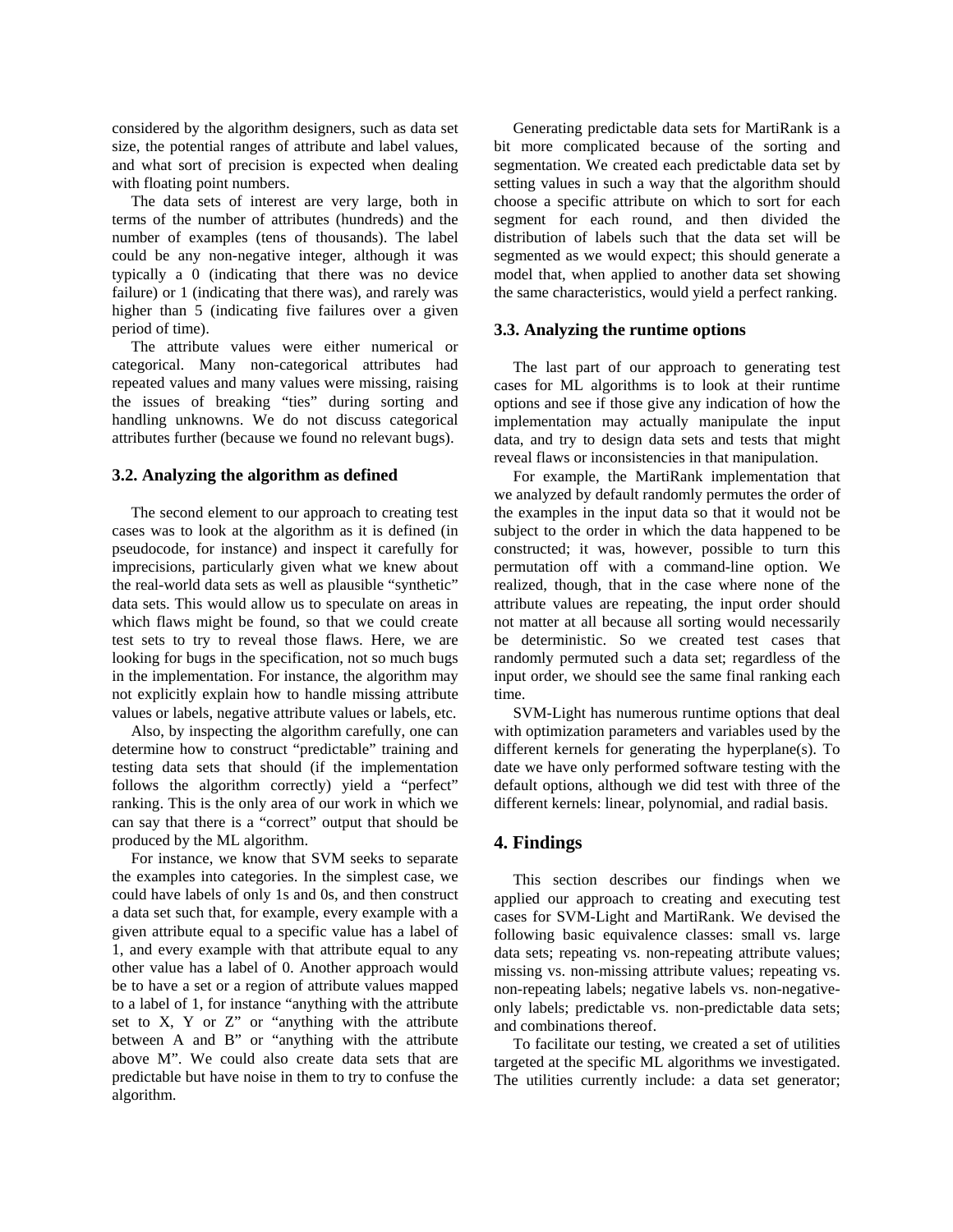tools to compare a pair of output models and rankings; several trace options inserted into the ML implementations; and tools to help analyze the traces to aid in debugging and testing of intermediate results.

# **4.1. Testing SVM-Light**

In testing SVM-Light, we did not uncover any issues with respect to most of the test cases involving unexpected values (such as negative labels or missing attributes) or repeating attribute values.

However, with the linear and polynomial kernels, permuting the training data caused SVM-Light to create different models for different input orders, even when all attributes and labels were distinct – thus removing the possibility that ties between equal or missing values would be broken depending on the input order. We confirmed that such models are not "equivalent" by using the same testing data with the two different models, and obtained two different rankings. The practical implication is that the order in which the training data happens to be assembled can have an effect on the final ranking. This did not happen for the radial basis kernel in any of our tests to date.

Our analysis of the SVM algorithm indicates that it theoretically should produce the same model regardless of the input data order; however, an ML researcher familiar with SVM-Light told us that because it is inefficient to run the quadratic optimization algorithm on the full data set all at once, the implementation performs "chunking" whereby the optimization algorithm runs on subsets of the data and then merges the results [15]. Numerical methods and heuristics are used to quickly converge to the optimum. However, the optimum is not necessarily achieved, but instead this process stops after some threshold of improvement. This is one important area in which the implementation deviates from the specification.

Our other key findings came from our investigation into "predictable" rankings. We created a small data set by hand that should yield a perfect ranking in SVM: for the first attribute, every example that had a value less than X (where X is some integer) had a label of one; everything else had a label of zero. There were two other columns of random noise. All three kernels correctly ranked the examples. In another test, however, we changed the labels so that they were all different – simply equal to the first attribute plus one. The linear and radial basis kernels found the perfect ranking but the polynomial kernel did not. We assumed that this was because of the noise, so we removed the noise and it indeed found the perfect ranking. This was the only case in which noise in the

data set caused SVM-Light to fail to find the perfect ranking.

In other tests with predictable rankings, we noticed that different kernels exhibited different behaviors with respect to how they performed on different types of data sets. For example, the linear and polynomial kernels could find the perfect rankings when a particular attribute had a *range* of values that correlated to a label of 1, but the radial basis kernel only found the perfect rankings when an attribute had a *single* value that correlated. This difference is, after all, the motivation for multiple kernels, but from our perspective it shows that what is predictable for one kernel is not always predictable for another.

# **4.2. Testing MartiRank**

Whereas the MartiRank implementation did not have any difficulty handling large numbers of examples, for larger than expected numbers of attributes it reproducibly failed (crashed). Analyzing the tracing output and then inspecting the code, we found that some code that was only required for one of the runtime options was still being called even when that flag was turned off – but the internal state was inappropriate for that execution path. We refactored the code and the failures disappeared.

Our approach to creating test cases based on analysis of the pseudocode led us to notice that the MartiRank algorithm does not explicitly address how to handle negative labels. Because the particular implementation we were testing was designed specifically to predict device failures, which would never have a negative number as a label, this was not considered during development. However, the implementation did not complain about negative labels but produced obviously incorrect results when a negative label existed. In principle a general-purpose ranking algorithm should allow for negative labels (-1 vs. +1 is sometimes used in other applications).

Also, by inspecting the algorithm and considering any potential vagueness, we developed test cases that showed that different interpretations could lead to different results. Specifically, because MartiRank is based on sorting, we questioned what would happen in the case of repeating values; in particular, we were interested to see whether "stable" sorting was used, so that the original order would be maintained in the case of ties. We constructed data sets such that, if a stable sort were used, a perfect ranking would be achieved because examples with the same value for a particular attribute would be left in their original order; however, if the sort were not stable, then the ranking would not necessarily be perfect because the examples could be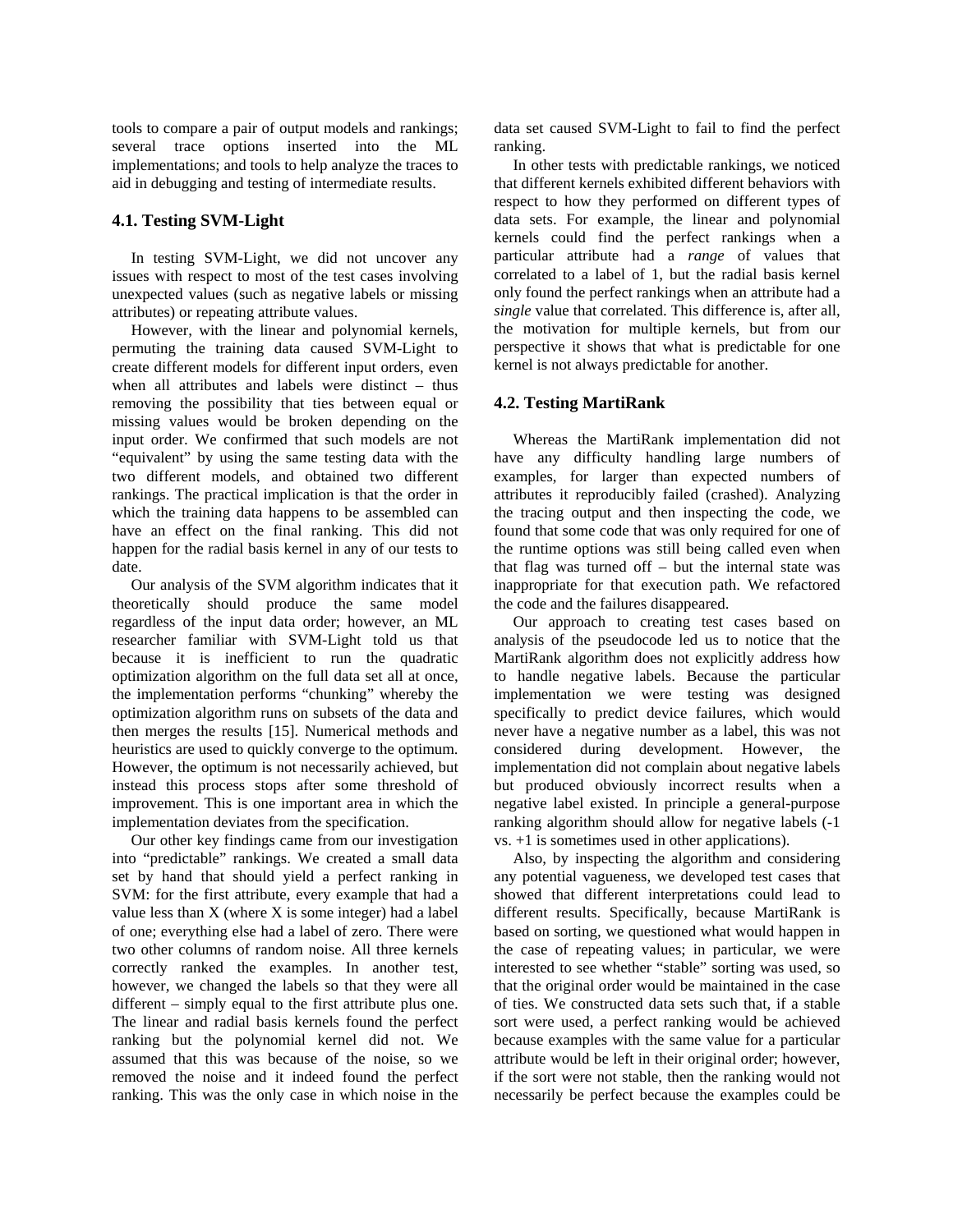out of order. Our testing showed that the sorting routine was not, in fact, stable. Though this was not specified in the algorithm, the developers agreed that it would be preferable to have a stable sort for deterministic results – so we substituted another, "stable" sorting routine.

### **4.3. Regression testing**

A desirable side effect of our testing has been to create a suite of data sets that can then be used for regression testing purposes. Development of the MartiRank implementation is ongoing, and our data sets have been used successfully to find newlyintroduced bugs. For example, after a developer refactored some repeated code and put it into a new subroutine, regression testing showed that the resulting models were different than for the previous version. Inspection of the code revealed that a global variable was incorrectly being overwritten, and after the bug was fixed, regression testing showed that the same results were once again being generated.

# **4.4. Testing multiple implementations**

Davis and Weyuker suggest a "pseudo-oracle" as the solution to testing non-testable programs, i.e. constructing a second implementation and comparing the results of the two implementations on the same inputs [2]. Should multiple implementations of an algorithm happen to exist, our approach could be used to create test cases for such comparison testing. If they are *not* producing the same results, then presumably one or both implementations has a bug.

 There are conveniently multiple implementations of the MartiRank algorithm: the original written in Perl and then a faster version written in C (most of the above discussion is with respect to the C implementation, except the bug mentioned for regression testing was in the Perl version). Using one as a "pseudo-oracle" for the other, we noticed a difference in the rankings they produced during testing with the equivalence class of missing attribute values. Using traces to see how the examples were being ordered during each sorting round, we noticed that the presence of missing values was causing the known values to be sorted incorrectly by the Perl version. This was due to using a Perl starship comparison operator that assumed transitivity among comparisons even when one of the values in the comparisons was missing, which is incorrect.

There are many implementations of the SVM algorithm, but our comparison testing has focused on the locally developed MartiRank implementations where we have direct access to the current maintainers (one of whom is the third author of this paper).

# **5. Discussion**

Our approach was successful in that it helped us discover bugs in the implementations and discrepancies from the stated algorithms. By inspecting the algorithms, we could create predictable data sets that should yield perfect rankings and indicate whether the algorithm was implemented correctly; we could also see where the imprecisions were, especially in the case of MartiRank with respect to sorting missing or repeated values. Lastly, by considering the runtime options, we conceived test cases that permuted the input data, revealing an inconsistency in SVM-Light.

Possibly the most important thing we discovered is that what is "predictable" for one algorithm will not necessarily lead to a perfect ranking in another. For instance, in cases when the examples with a 1 label have a particular attribute whose value is in the middle of a range, it is hard for MartiRank to get that example towards the top of the ranking, though this is possible for most SVM kernels.

Also, as noted, although MartiRank is based on sorting, it does not specify whether the sorting of attributes should use a "stable" sort, so we found problems with how repeated or missing attribute values were handled. We also noticed that the algorithm states that each partition should have the same number of failures, but it does not address how many *non-failures* should appear in each partition, i.e. whether the dividing point is above or below those non-failures, or how the failures should be split amongst partitions when it is impossible to do so evenly.

We also discovered that tracing of intermediate state can be useful, because even though we may not know what the final output should be, inspection of the algorithm could indicate what to expect from the intermediate results. In the case of MartiRank, we could inspect the rankings at the end of each round and see how the examples were being sorted; this led us to discover the unstable sorting problem.

Although our testing to date has focused only on MartiRank and SVM-Light, our approach and even specific test cases can be applied to other ML ranking algorithms, which are likely to require many of the same equivalence classes discussed here. The general approach also seems appropriate to software testing of the implementations of supervised ML classification algorithms. The primary difference is that classification algorithms seek to categorize each single example, not rank-order a group of them, but